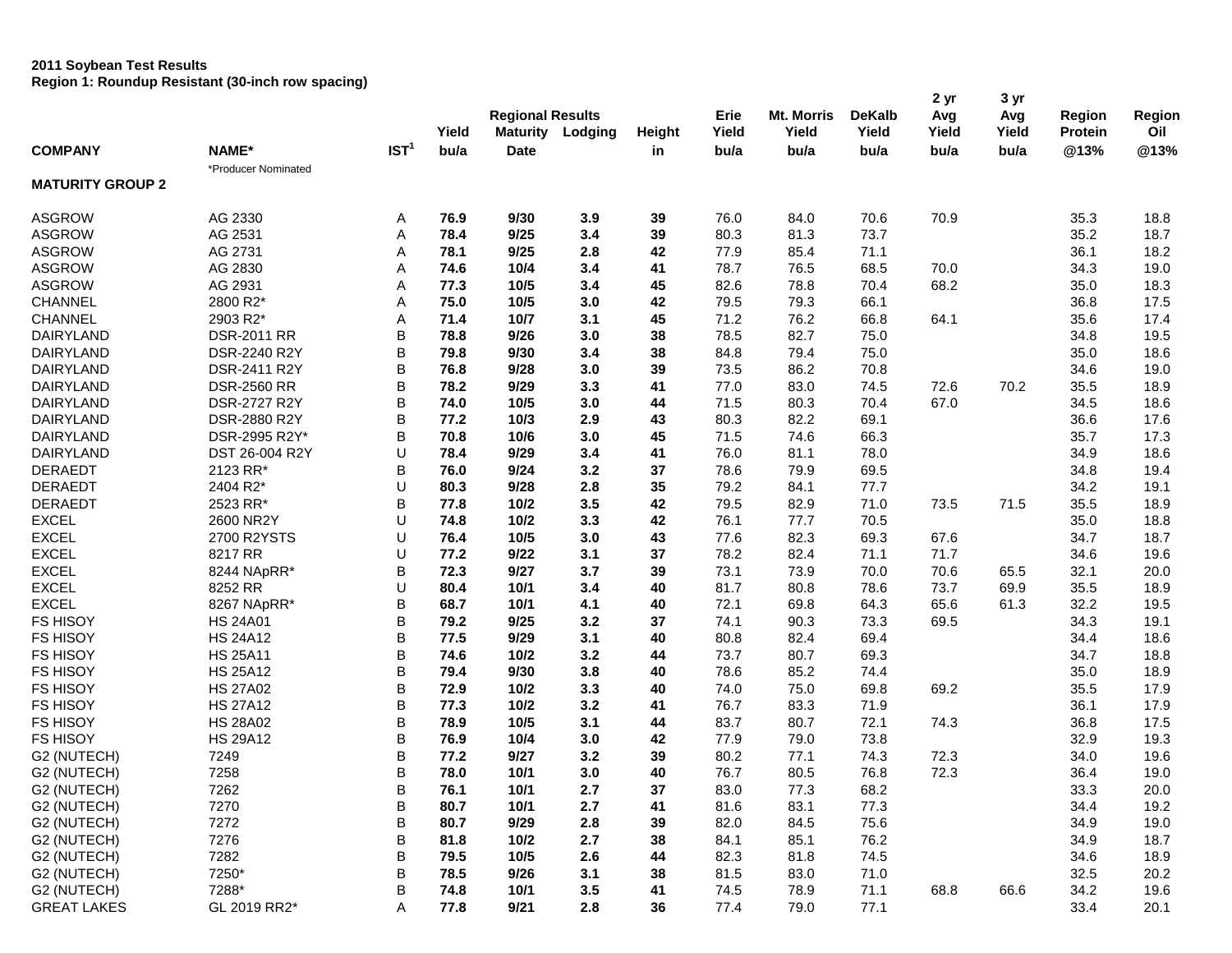## **2011 Soybean Test Results Region 1: Roundup Resistant (30-inch row spacing)**

|                    |                      |                  |       |                         |         |        |       |                   |               | 2 yr  | 3 yr  |         |        |
|--------------------|----------------------|------------------|-------|-------------------------|---------|--------|-------|-------------------|---------------|-------|-------|---------|--------|
|                    |                      |                  |       | <b>Regional Results</b> |         |        | Erie  | <b>Mt. Morris</b> | <b>DeKalb</b> | Avg   | Avg   | Region  | Region |
|                    |                      |                  | Yield | <b>Maturity</b>         | Lodging | Height | Yield | Yield             | Yield         | Yield | Yield | Protein | Oil    |
| <b>COMPANY</b>     | NAME*                | IST <sup>1</sup> | bu/a  | <b>Date</b>             |         | in     | bu/a  | bu/a              | bu/a          | bu/a  | bu/a  | @13%    | @13%   |
|                    | *Producer Nominated  |                  |       |                         |         |        |       |                   |               |       |       |         |        |
| <b>GREAT LAKES</b> | GL 2345 RR2*         | A                | 80.5  | 9/27                    | 2.8     | 38     | 77.7  | 84.3              | 79.4          |       |       | 34.5    | 18.9   |
| <b>GREAT LAKES</b> | GL 2449 RR2*         | Α                | 77.4  | 9/29                    | 3.4     | 36     | 77.5  | 82.6              | 72.3          |       |       | 34.3    | 19.3   |
| <b>GREAT LAKES</b> | GL 2555 RR1*         | Α                | 80.5  | 10/1                    | 3.3     | 40     | 79.5  | 84.1              | 77.9          | 75.1  |       | 35.7    | 18.9   |
| <b>HUGHES</b>      | 454 RR               | B                | 78.7  | 9/29                    | 3.5     | 40     | 77.8  | 83.9              | 74.4          | 74.3  | 71.6  | 35.7    | 18.9   |
| <b>HUGHES</b>      | 555 RR               | B                | 78.5  | 9/26                    | 3.0     | 39     | 80.3  | 80.7              | 74.6          | 70.8  | 67.7  | 35.7    | 18.6   |
| <b>HUGHES</b>      | 777 RR               | B                | 75.4  | 10/3                    | 3.4     | 40     | 80.0  | 75.0              | 71.1          | 68.4  | 66.8  | 36.6    | 18.0   |
| <b>KRUGER</b>      | K2-1901              | Α                | 75.9  | 9/20                    | 3.4     | 37     | 73.5  | 78.6              | 75.7          |       |       | 33.5    | 19.7   |
| <b>KRUGER</b>      | K2-1902              | Α                | 77.2  | 9/20                    | 3.0     | 37     | 75.8  | 81.4              | 74.3          |       |       | 34.7    | 19.7   |
| <b>KRUGER</b>      | K2-2001              | Α                | 80.6  | 9/25                    | 3.2     | 38     | 73.8  | 86.6              | 81.5          | 70.5  |       | 33.3    | 19.9   |
| <b>KRUGER</b>      | K2-2102              | Α                | 76.7  | 9/22                    | 3.2     | 38     | 72.0  | 82.5              | 75.6          |       |       | 35.1    | 18.6   |
| <b>KRUGER</b>      | K2-2301              | Α                | 79.3  | 9/26                    | 2.9     | 38     | 69.0  | 90.2              | 78.7          |       |       | 34.5    | 19.1   |
| <b>KRUGER</b>      | K2-2302              | Α                | 79.7  | 9/24                    | 2.9     | 40     | 80.9  | 81.7              | 76.5          |       |       | 34.9    | 19.1   |
| <b>KRUGER</b>      | K2-2502              | Α                | 80.6  | 9/29                    | 3.5     | 38     | 78.0  | 85.7              | 77.9          | 72.6  |       | 35.2    | 18.2   |
| <b>KRUGER</b>      | K2-2602              | Α                | 78.8  | 10/3                    | 3.1     | 39     | 79.6  | 81.0              | 75.7          |       |       | 34.7    | 18.6   |
| <b>KRUGER</b>      | K2-2703*             | Α                | 74.9  | 10/4                    | 3.6     | 44     | 76.0  | 79.1              | 69.5          | 66.4  |       | 36.5    | 17.4   |
| <b>KRUGER</b>      | K2-2803*             | Α                | 79.9  | 10/3                    | 3.0     | 44     | 79.8  | 88.8              | 71.2          | 70.8  |       | 36.6    | 17.6   |
| <b>KRUGER</b>      | K2-2904              | Α                | 75.0  | 10/3                    | 3.1     | 41     | 75.1  | 76.6              | 73.3          |       |       | 32.9    | 19.4   |
| <b>MAVRICK</b>     | 0282 RY*             | U                | 71.7  | 10/1                    | 3.4     | 40     | 73.4  | 72.6              | 69.2          |       |       | 35.9    | 17.7   |
| <b>MAVRICK</b>     | 7270 RR*             | U                | 76.3  | 10/5                    | 3.6     | 40     | 78.5  | 76.9              | 73.4          | 70.6  | 66.3  | 33.2    | 19.4   |
| <b>MERSCHMAN</b>   | APACHE 1124RR2Y      | B                | 82.8  | 9/26                    | 2.8     | 37     | 79.8  | 91.0              | 77.5          | 69.0  |       | 34.3    | 19.1   |
| <b>MERSCHMAN</b>   | <b>MARS 1219RR2Y</b> | B                | 72.7  | 9/21                    | 3.0     | 36     | 73.7  | 78.0              | 66.5          |       |       | 34.2    | 19.6   |
| <b>MERSCHMAN</b>   | MOHAWK 1128RR2Y      | B                | 75.5  | 10/5                    | 3.6     | 43     | 77.0  | 76.6              | 73.0          | 65.7  |       | 36.5    | 17.5   |
| <b>MERSCHMAN</b>   | MOHEGAN 1222RR2Y     | B                | 73.3  | 9/23                    | 2.8     | 37     | 69.1  | 81.0              | 69.7          |       |       | 33.2    | 20.1   |
| <b>MERSCHMAN</b>   | NAVAHO 1220RR2Y      | В                | 77.2  | 9/21                    | 3.1     | 36     | 75.9  | 81.1              | 74.6          |       |       | 34.5    | 19.8   |
| <b>MERSCHMAN</b>   | SHAWNEE 1226RR2Y     | B                | 76.5  | 10/1                    | 3.4     | 39     | 72.6  | 80.9              | 75.9          |       |       | 34.5    | 19.0   |
| <b>MERSCHMAN</b>   | VENUS 1214RR2Y       | B                | 72.4  | 9/6                     | 2.6     | 34     | 73.2  | 73.9              | 69.9          |       |       | 34.0    | 19.6   |
| <b>MUNSON</b>      | 8222 R2Y             | B                | 78.0  | 9/30                    | 3.1     | 38     | 82.1  | 79.3              | 72.7          |       |       | 35.0    | 18.6   |
| <b>MUNSON</b>      | 8242 R2Y             | U                | 80.5  | 9/28                    | 2.9     | 38     | 88.6  | 83.1              | 69.9          |       |       | 34.3    | 19.1   |
| <b>MUNSON</b>      |                      | U                |       |                         |         |        |       |                   |               |       |       |         |        |
|                    | 8261 RR              |                  | 73.1  | 10/3                    | 3.3     | 41     | 72.1  | 77.8              | 69.3          |       |       | 35.2    | 19.0   |
| <b>MUNSON</b>      | 8281 R2Y             | B                | 72.6  | 10/3                    | 3.4     | 41     | 74.0  | 76.1              | 67.9          |       |       | 36.0    | 17.7   |
| <b>MYCOGEN</b>     | 5N274 R2*            | B                | 74.7  | 10/4                    | 3.7     | 39     | 74.4  | 78.7              | 71.0          |       |       | 35.9    | 17.7   |
| <b>NUTECH</b>      | 6281                 | B                | 75.6  | 10/3                    | 3.3     | 39     | 77.5  | 79.8              | 69.6          | 71.6  |       | 35.1    | 19.0   |
| <b>NUTECH</b>      | 7251                 | B                | 77.6  | 9/27                    | 2.9     | 39     | 80.8  | 78.6              | 73.3          | 73.4  | 70.1  | 35.7    | 18.7   |
| <b>PIONEER</b>     | 92M54*               | B                | 82.3  | 9/29                    | 2.8     | 38     | 87.2  | 83.5              | 76.2          | 73.0  | 69.5  | 35.2    | 19.2   |
| <b>PIONEER</b>     | 92Y30                | B                | 77.1  | 9/28                    | 3.1     | 40     | 80.0  | 80.4              | 70.8          | 68.4  | 66.3  | 34.4    | 19.7   |
| <b>PIONEER</b>     | 92Y51                | B                | 81.7  | 9/28                    | 3.1     | 41     | 79.1  | 85.9              | 80.1          | 73.1  |       | 34.7    | 19.5   |
| <b>PIONEER</b>     | 92Y53                | B                | 78.8  | 9/29                    | 3.1     | 40     | 78.0  | 82.4              | 76.0          |       |       | 33.1    | 19.9   |
| <b>PIONEER</b>     | 92Y80                | B                | 80.4  | 10/3                    | 3.2     | 41     | 80.1  | 84.7              | 76.4          | 74.8  | 71.8  | 36.3    | 19.1   |
| POWER PLUS         | 23Z1                 | B                | 77.9  | 9/28                    | 3.1     | 39     | 80.5  | 82.0              | 71.4          |       |       | 33.7    | 20.1   |
| POWER PLUS         | 26W2                 | B                | 78.3  | 9/30                    | 2.7     | 37     | 82.9  | 79.9              | 72.2          |       |       | 33.4    | 20.1   |
| POWER PLUS         | 28J0                 | B                | 72.1  | 10/4                    | 3.1     | 42     | 76.1  | 74.5              | 65.6          | 64.5  | 62.0  | 34.8    | 18.3   |
| POWER PLUS         | 28V2                 | B                | 77.5  | 10/3                    | 2.5     | 44     | 83.0  | 81.8              | 67.7          |       |       | 34.7    | 19.1   |
| PROHARVEST         | 2635 CR2Y*           | Α                | 78.0  | 10/3                    | 3.2     | 42     | 79.1  | 80.3              | 74.6          |       |       | 36.2    | 17.8   |
| PROHARVEST         | 2850 CR2Y*           | Α                | 70.8  | 10/4                    | 3.6     | 44     | 73.5  | 68.8              | 70.1          |       |       | 36.3    | 17.5   |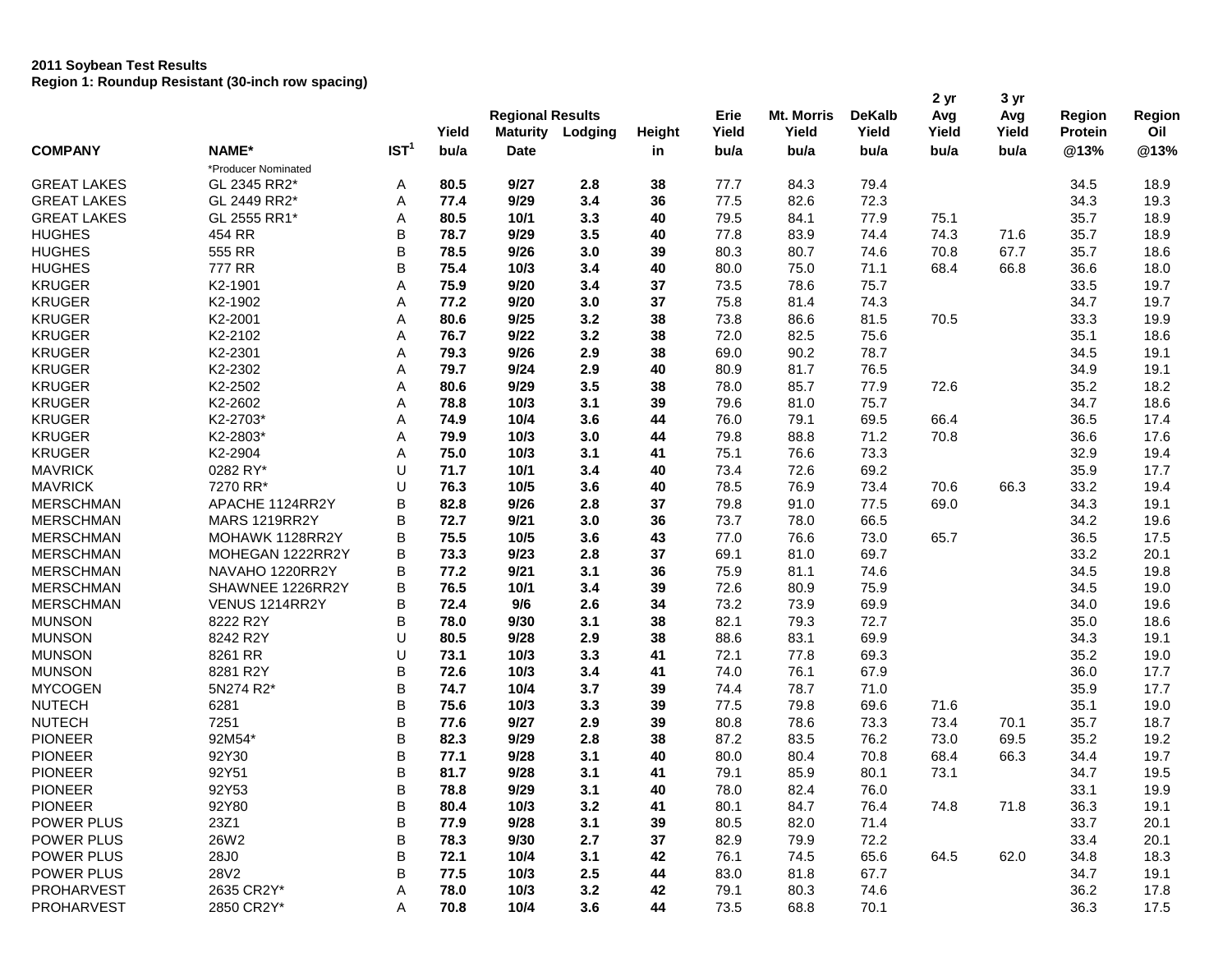## **2011 Soybean Test Results Region 1: Roundup Resistant (30-inch row spacing)**

|                         |                     |                  |       | <b>Regional Results</b> |         |               | Erie  | <b>Mt. Morris</b> | <b>DeKalb</b> | 2 yr<br>Avg | 3 yr<br>Avg | Region         | Region |
|-------------------------|---------------------|------------------|-------|-------------------------|---------|---------------|-------|-------------------|---------------|-------------|-------------|----------------|--------|
|                         |                     |                  | Yield | <b>Maturity</b>         | Lodging | <b>Height</b> | Yield | Yield             | Yield         | Yield       | Yield       | <b>Protein</b> | Oil    |
| <b>COMPANY</b>          | NAME*               | IST <sup>1</sup> | bu/a  | <b>Date</b>             |         | in            | bu/a  | bu/a              | bu/a          | bu/a        | bu/a        | @13%           | @13%   |
|                         | *Producer Nominated |                  |       |                         |         |               |       |                   |               |             |             |                |        |
| <b>PROHARVEST</b>       | 2950 CR2Y*          | Α                | 75.4  | 10/2                    | 3.2     | 42            | 76.6  | 79.4              | 70.4          |             |             | 35.7           | 17.9   |
| <b>PUBLIC</b>           | IA2079RR2Y*         | U                | 75.5  | 9/30                    | 3.4     | 37            | 77.3  | 79.6              | 69.7          |             |             | 36.2           | 18.0   |
| <b>PUBLIC</b>           | IA2097RR2Y*         | U                | 70.6  | 10/5                    | 3.6     | 42            | 69.4  | 78.0              | 64.3          |             |             | 35.2           | 18.2   |
| <b>RENK</b>             | RS 241 R2           | F                | 84.6  | 9/25                    | 3.1     | 37            | 81.8  | 87.4              | 84.6          | 74.6        |             | 34.2           | 19.1   |
| <b>RENK</b>             | <b>RS 259 NRR</b>   | F                | 78.6  | 9/29                    | 3.2     | 40            | 82.0  | 79.0              | 74.8          | 72.8        | 69.7        | 35.7           | 18.7   |
| <b>RENK</b>             | <b>RS 261 NR2</b>   | F                | 79.1  | 10/2                    | 3.2     | 39            | 80.3  | 80.1              | 77.1          | 72.7        |             | 35.9           | 17.9   |
| <b>RENK</b>             | <b>RS 272 NR2</b>   | F                | 79.1  | 10/1                    | 3.2     | 40            | 76.9  | 81.6              | 78.9          |             |             | 36.0           | 17.9   |
| <b>RENK</b>             | RS 282 R2           | B                | 77.3  | 10/5                    | 2.8     | 42            | 83.0  | 78.5              | 70.6          |             |             | 35.0           | 18.2   |
| <b>ROESCHLEY</b>        | 2815 CRR2           | B                | 75.0  | 10/5                    | 3.5     | 42            | 77.0  | 77.3              | 70.7          |             |             | 36.7           | 17.3   |
| <b>SEED CONSULTANTS</b> | SCS 9241 RR*        | B                | 79.4  | 9/27                    | 3.2     | 37            | 82.4  | 80.9              | 74.7          |             |             | 32.6           | 20.3   |
| <b>STINE</b>            | 1932-4              | B                | 74.5  | 9/21                    | 3.0     | 38            | 71.8  | 79.9              | 71.7          | 69.3        |             | 34.7           | 19.7   |
| <b>STINE</b>            | 19RA02              | B                | 78.9  | 9/20                    | 3.4     | 37            | 77.0  | 80.5              | 79.2          |             |             | 33.5           | 19.6   |
| <b>STINE</b>            | 20RC32              | B                | 77.0  | 9/21                    | 2.9     | 33            | 76.1  | 80.8              | 74.3          |             |             | 34.9           | 18.8   |
| <b>STINE</b>            | 20RC82              | B                | 76.1  | 9/25                    | 3.4     | 37            | 78.6  | 79.9              | 69.8          |             |             | 34.6           | 18.4   |
| <b>STINE</b>            | 21RC32              | B                | 76.8  | 9/21                    | 3.2     | 36            | 76.3  | 80.2              | 74.0          |             |             | 36.2           | 18.6   |
| <b>STINE</b>            | 22RC62              | B                | 76.7  | 9/22                    | 2.9     | 36            | 77.3  | 82.5              | 70.2          |             |             | 33.1           | 20.1   |
| <b>STINE</b>            | 2420-4*             | B                | 77.8  | 9/27                    | 3.1     | 38            | 76.3  | 80.4              | 76.6          |             |             | 35.7           | 18.6   |
| <b>STINE</b>            | 24RB00*             | B                | 81.2  | 10/1                    | 2.9     | 37            | 80.0  | 88.4              | 75.1          |             |             | 34.6           | 18.9   |
| STONE SEED GROUP        | 2R2502              | A                | 82.6  | 9/27                    | 2.9     | 37            | 82.9  | 90.5              | 74.5          |             |             | 34.3           | 19.1   |
| STONE SEED GROUP        | 2R2701*             | Α                | 76.8  | 10/4                    | 3.0     | 42            | 78.0  | 78.2              | 74.2          |             |             | 35.9           | 17.1   |
| STONE SEED GROUP        | 2R2702              | A                | 80.3  | 10/3                    | 3.3     | 39            | 82.7  | 86.8              | 71.3          |             |             | 35.0           | 18.3   |
| STONE SEED GROUP        | 2R2801*             | Α                | 79.9  | 10/4                    | 3.0     | 43            | 81.5  | 87.0              | 71.4          |             |             | 36.5           | 17.5   |
| <b>SYNGENTA</b>         | S25-F2 BRAND*       | B                | 69.5  | 9/23                    | 2.8     | 37            | 73.7  | 74.8              | 60.0          |             |             | 34.1           | 19.4   |
| <b>SYNGENTA</b>         | S27-C4 BRAND*       | B                | 77.5  | 10/1                    | 3.3     | 39            | 79.7  | 81.6              | 71.2          |             |             | 34.7           | 19.1   |
| <b>SYNGENTA</b>         | S28-K1 BRAND*       | B                | 75.9  | 10/2                    | 3.0     | 41            | 77.5  | 85.3              | 64.9          |             |             | 34.5           | 19.1   |
| <b>SYNGENTA</b>         | S29-W7 BRAND*       | B                | 75.6  | 10/1                    | 3.2     | 40            | 75.6  | 80.5              | 70.8          |             |             | 34.0           | 19.2   |
|                         | <b>AVERAGE</b>      |                  | 77.1  | 9/29                    | 3.2     | 40            | 77.8  | 80.9              | 72.6          | 70.6        | 67.9        | 34.9           | 18.8   |
|                         | L.S.D. 25% LEVEL    |                  | 3.0   |                         | 0.2     | $\mathbf{2}$  | 3.5   | 3.9               | 6.0           |             |             | 0.26           | 0.16   |
|                         | COEFF. OF VAR. (%)  |                  | 7.1   |                         | 13.2    | 8             | 4.7   | 5.1               | 5.1           |             |             | 1.4            | 1.6    |
|                         |                     |                  |       |                         |         |               |       |                   |               |             |             |                |        |
| <b>MATURITY GROUP 3</b> |                     |                  |       |                         |         |               |       |                   |               |             |             |                |        |
| <b>ASGROW</b>           | AG 3030*            | Α                | 77.6  | 10/6                    | 3.4     | 43            | 79.5  | 79.3              | 74.0          | 72.4        |             | 35.6           | 18.2   |
| <b>ASGROW</b>           | AG 3130*            | Α                | 76.8  | 10/7                    | 3.4     | 48            | 75.7  | 84.5              | 70.1          | 68.9        | 67.1        | 36.6           | 17.0   |
| <b>ASGROW</b>           | AG 3231             | Α                | 73.9  | 10/7                    | 2.7     | 45            | 73.5  | 80.0              | 68.1          |             |             | 34.7           | 17.2   |
| CHANNEL                 | 3000 R2             | A                | 70.9  | 10/8                    | 3.1     | 45            | 70.0  | 76.7              | 66.1          | 66.2        |             | 36.3           | 17.0   |
| <b>FS HISOY</b>         | <b>HS 31A02</b>     | B                | 69.7  | 10/8                    | 3.3     | 47            | 70.1  | 73.8              | 65.2          | 67.2        |             | 35.5           | 17.3   |
| G2 (NUTECH)             | 6311                | B                | 74.1  | 10/8                    | 3.6     | 43            | 72.0  | 77.9              | 72.3          | 68.4        | 66.6        | 33.8           | 19.4   |
| G2 (NUTECH)             | 7310                | B                | 79.1  | 10/6                    | 3.2     | 45            | 83.0  | 84.0              | 70.2          | 72.1        |             | 35.1           | 18.6   |
| G2 (NUTECH)             | 7326                | B                | 69.5  | 10/6                    | 3.1     | 43            | 70.2  | 73.7              | 64.8          |             |             | 34.7           | 18.8   |
| G2 (NUTECH)             | 7328                | B                | 72.5  | 10/8                    | 3.7     | 46            | 76.6  | 76.8              | 64.2          | 67.8        |             | 34.3           | 18.5   |
| G2 (NUTECH)             | 7332                | B                | 70.0  | 10/9                    | 3.4     | 44            | 70.6  | 76.1              | 63.3          |             |             | 34.9           | 18.0   |
| G2 (NUTECH)             | 7342                | B                | 67.9  | 10/9                    | 3.4     | 43            | 72.9  | 67.1              | 63.6          |             |             | 34.4           | 18.4   |